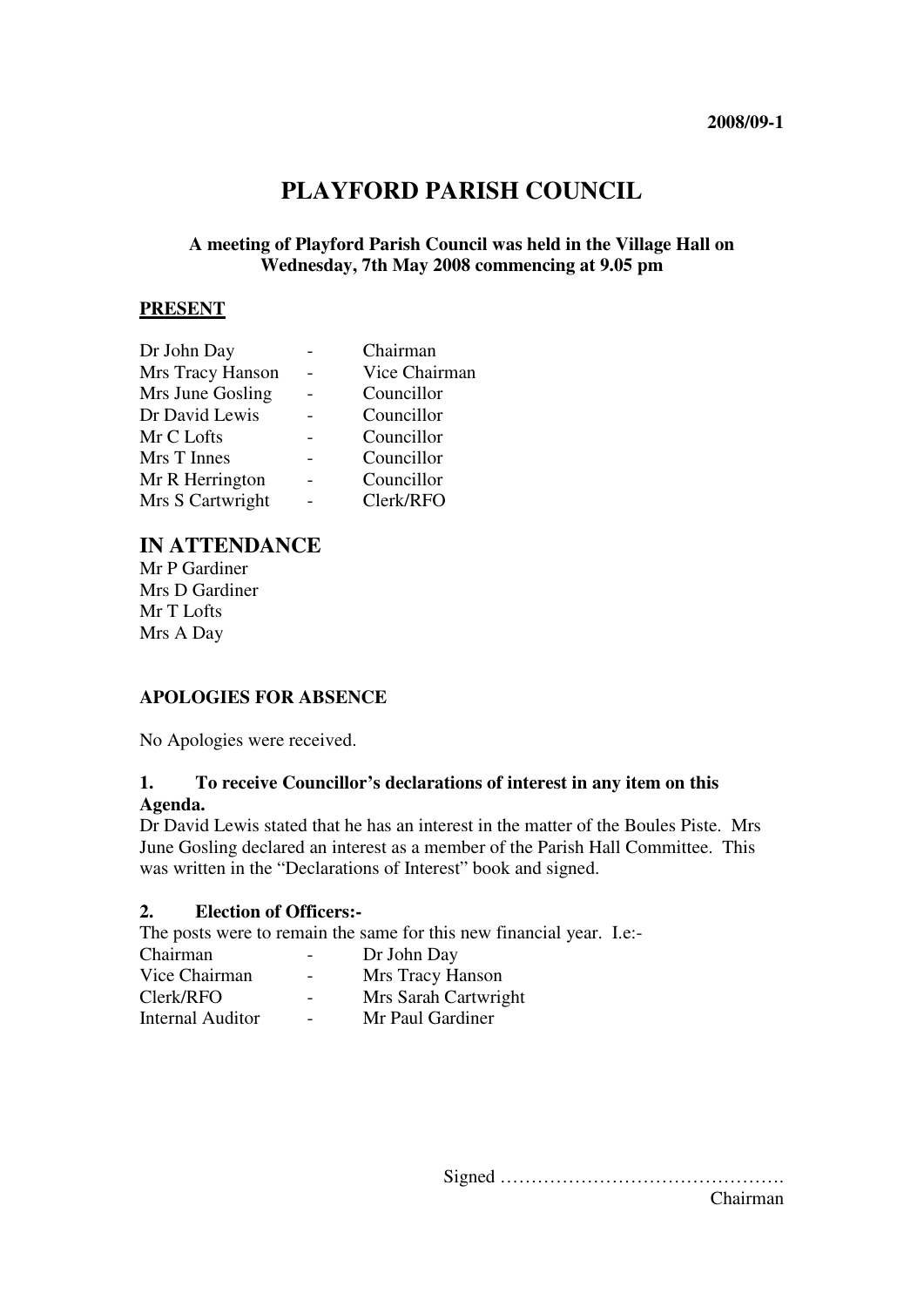## **3. Approval of Minutes of Meeting held on 3 March 2008**

Mrs June Gosling had been left off under "Present". Subject to the above amendment the minutes of the meeting held on  $3<sup>rd</sup>$  March 2008 were approved as a true and accurate record of the discussion at that meeting. The minutes were then signed by the Chairman.

## **4. Matters arising from the minutes (not covered in Agenda items listed below)**

4b. A Special Meeting had been held on the LDF and as requested the conclusions from this meeting had been forwarded to Suffolk Coastal District Council, namely that Area 2 was the least suitable for housing development and should if possible not be used for the following reasons:- 1) It is the smallest. 2) It has been agreed in the past that any significant development north of the A1214 should be avoided, described as it was by the Bypass enquiry as the "Lung of Kesgrave", and should remain as countryside. 3) It can be observed from the Special Landscape area. 4) It has no local infrastructure. In comparison the most appropriate area would appear to be Area 3. However there are houses within Playford with large curtileges and areas of no agricultural value upon which it would be reasonable to allow developments. Indeed some growth within the village would be of benefit. Our conclusion on the LDF had been forwarded to Suffolk Coastal District Council.

6. Boules Piste. Dr David Lewis reported that two games had been played of which Playford had lost one and drawn the other. He presented the clerk with a cheque for £250 which is the players contribution towards the Boules Piste being widened. The work had been carried out and Dr Lewis gave the clerk the invoice for payment. This had cost a total of £998.75. The VAT element is reclaimable (£148.75).

 7. Footpaths/byways. The possibility of joining footpath 13 and 9 was still being pursued. The Council were awaiting a letter from Mrs Eileen Stennett.

12. Neighbournood Watch. Mr Ben Welham's telephone number was to be given to PC Wheddon as a parishioner interested in re-igniting the scheme.

#### **5. Parish Councillors Responsibilities.**

| Dr David Lewis                                | Footpaths, Deputy Officer                                                                                                                                                                                                          |
|-----------------------------------------------|------------------------------------------------------------------------------------------------------------------------------------------------------------------------------------------------------------------------------------|
| Mrs June Gosling<br>$\overline{\phantom{a}}$  | Dustbins and recycling                                                                                                                                                                                                             |
| Mr Ted Herrington<br>$\overline{\phantom{a}}$ | Highways and trees                                                                                                                                                                                                                 |
| Mrs Tracy Hanson                              | Footpaths, Play area monitor, Parish Plan rep.                                                                                                                                                                                     |
| Mrs Sarah Cartwright -                        | Neighbourhood Watch rep, SALC rep                                                                                                                                                                                                  |
| Dr John Day                                   | SALC rep, Parish Plan rep.                                                                                                                                                                                                         |
|                                               | $\mathcal{C}$ and the set of the set of the set of the set of the set of the set of the set of the set of the set of the set of the set of the set of the set of the set of the set of the set of the set of the set of the set of |

It was agreed to circulate more freely correspondence and invitations to seminars, events, etc on the meetings when they occur re: the Boundary Committee and LDF and see who is available to attend as and when.